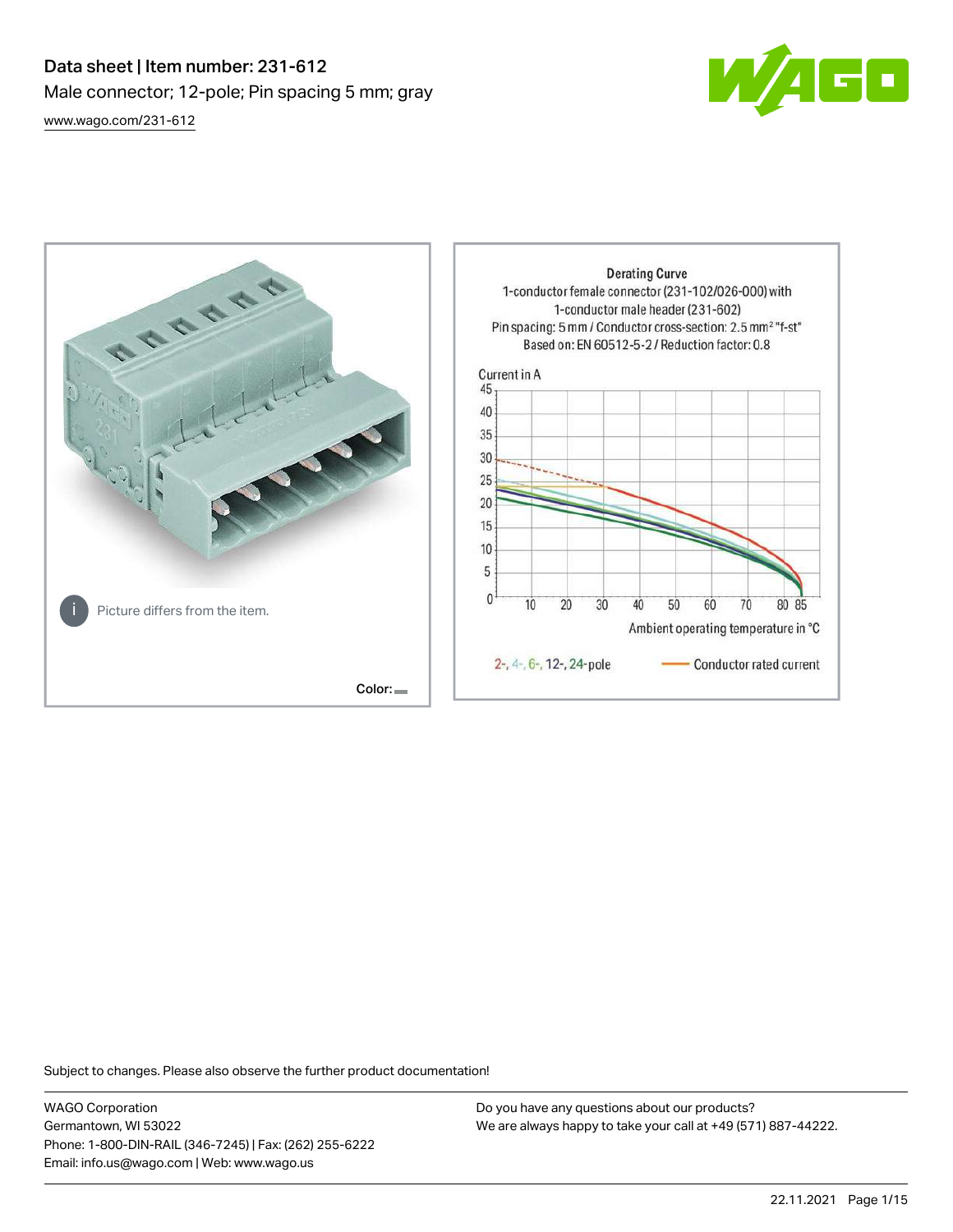[www.wago.com/231-612](http://www.wago.com/231-612)





```
L = (pole no. -1) x pin spacing +8.2 mm
```
 $L_1 = L - 1.7$  mm

```
L_2 = L - 1.2 mm
```
#### Item description

- $\blacksquare$ Universal connection for all conductor types
- Easy cable pre-assembly and on-unit wiring via vertical and horizontal CAGE CLAMP<sup>®</sup> actuation  $\blacksquare$
- П For wire-to-wire and board-to-wire connections
- $\blacksquare$ Versions available with snap-in mounting feet or flanges for panel or through-panel mounting

Subject to changes. Please also observe the further product documentation!

WAGO Corporation Germantown, WI 53022 Phone: 1-800-DIN-RAIL (346-7245) | Fax: (262) 255-6222 Email: info.us@wago.com | Web: www.wago.us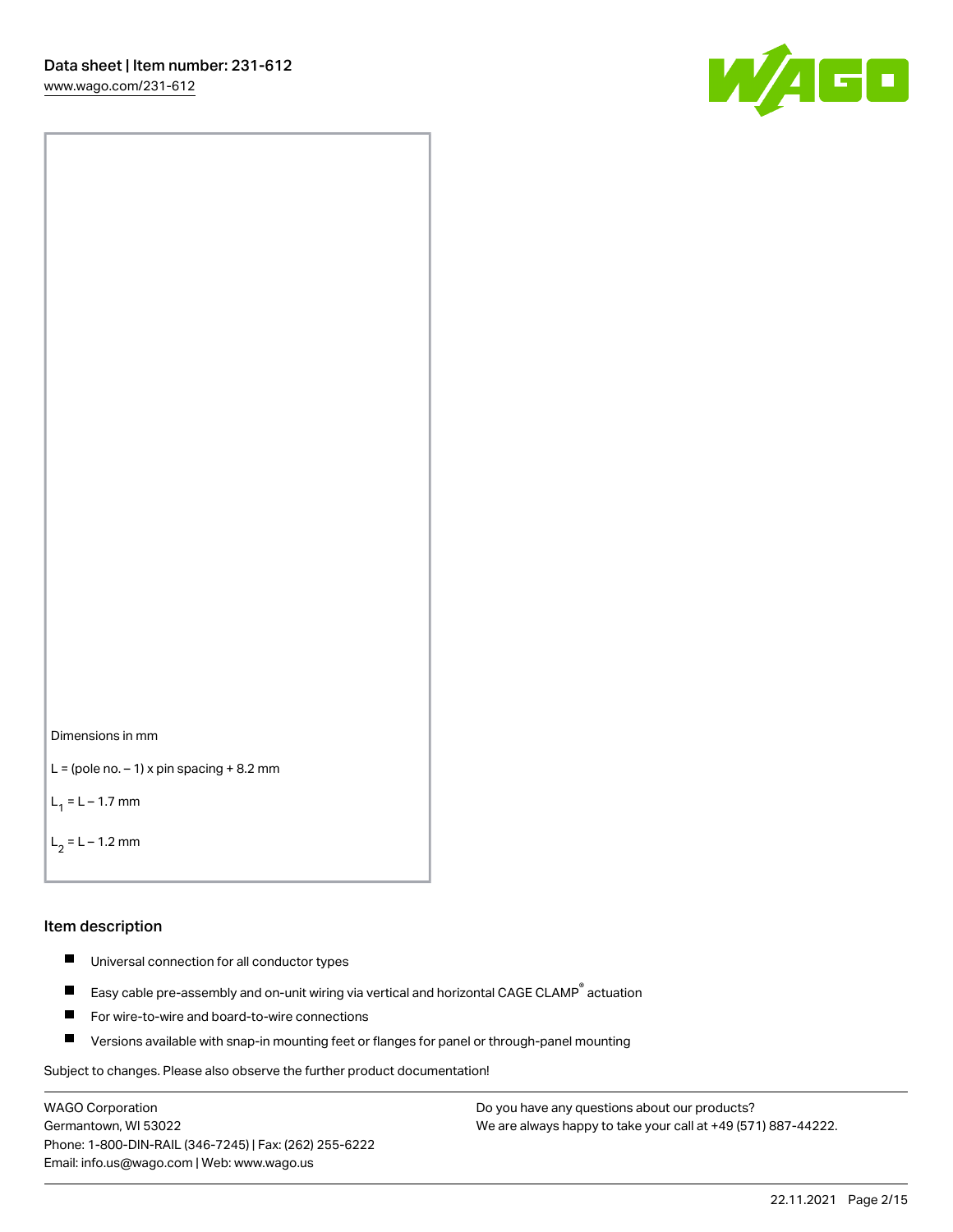$\blacksquare$ With coding fingers



#### Data Notes

| Safety information 1 | The <i>MCS – MULTI CONNECTION SYSTEM</i> includes connectors<br>without breaking capacity in accordance with DIN EN 61984. When<br>used as intended, these connectors must not be connected<br>/disconnected when live or under load. The circuit design should<br>ensure header pins, which can be touched, are not live when<br>unmated. |
|----------------------|--------------------------------------------------------------------------------------------------------------------------------------------------------------------------------------------------------------------------------------------------------------------------------------------------------------------------------------------|
| Variants:            | Other pole numbers<br>Gold-plated or partially gold-plated contact surfaces<br>Other versions (or variants) can be requested from WAGO Sales or<br>configured at https://configurator.wago.com/                                                                                                                                            |

## Electrical data

### IEC Approvals

| Ratings per                 | IEC/EN 60664-1                                                       |
|-----------------------------|----------------------------------------------------------------------|
| Rated voltage (III / 3)     | 320 V                                                                |
| Rated surge voltage (III/3) | 4 <sub>kV</sub>                                                      |
| Rated voltage (III/2)       | 320 V                                                                |
| Rated surge voltage (III/2) | 4 <sub>k</sub> V                                                     |
| Nominal voltage (II/2)      | 630 V                                                                |
| Rated surge voltage (II/2)  | 4 <sub>k</sub> V                                                     |
| Rated current               | 12A                                                                  |
| Legend (ratings)            | (III / 2) $\triangleq$ Overvoltage category III / Pollution degree 2 |

## UL Approvals

| Approvals per                  | UL 1059 |
|--------------------------------|---------|
| Rated voltage UL (Use Group B) | 300 V   |
| Rated current UL (Use Group B) | 15 A    |
| Rated voltage UL (Use Group D) | 300 V   |
| Rated current UL (Use Group D) | 10 A    |

## Ratings per UL

| Rated voltage UL 1977 | 600 V |
|-----------------------|-------|
| Rated current UL 1977 | .     |

| <b>WAGO Corporation</b>                                | Do you have any questions about our products?                 |
|--------------------------------------------------------|---------------------------------------------------------------|
| Germantown. WI 53022                                   | We are always happy to take your call at +49 (571) 887-44222. |
| Phone: 1-800-DIN-RAIL (346-7245)   Fax: (262) 255-6222 |                                                               |
| Email: info.us@wago.com   Web: www.wago.us             |                                                               |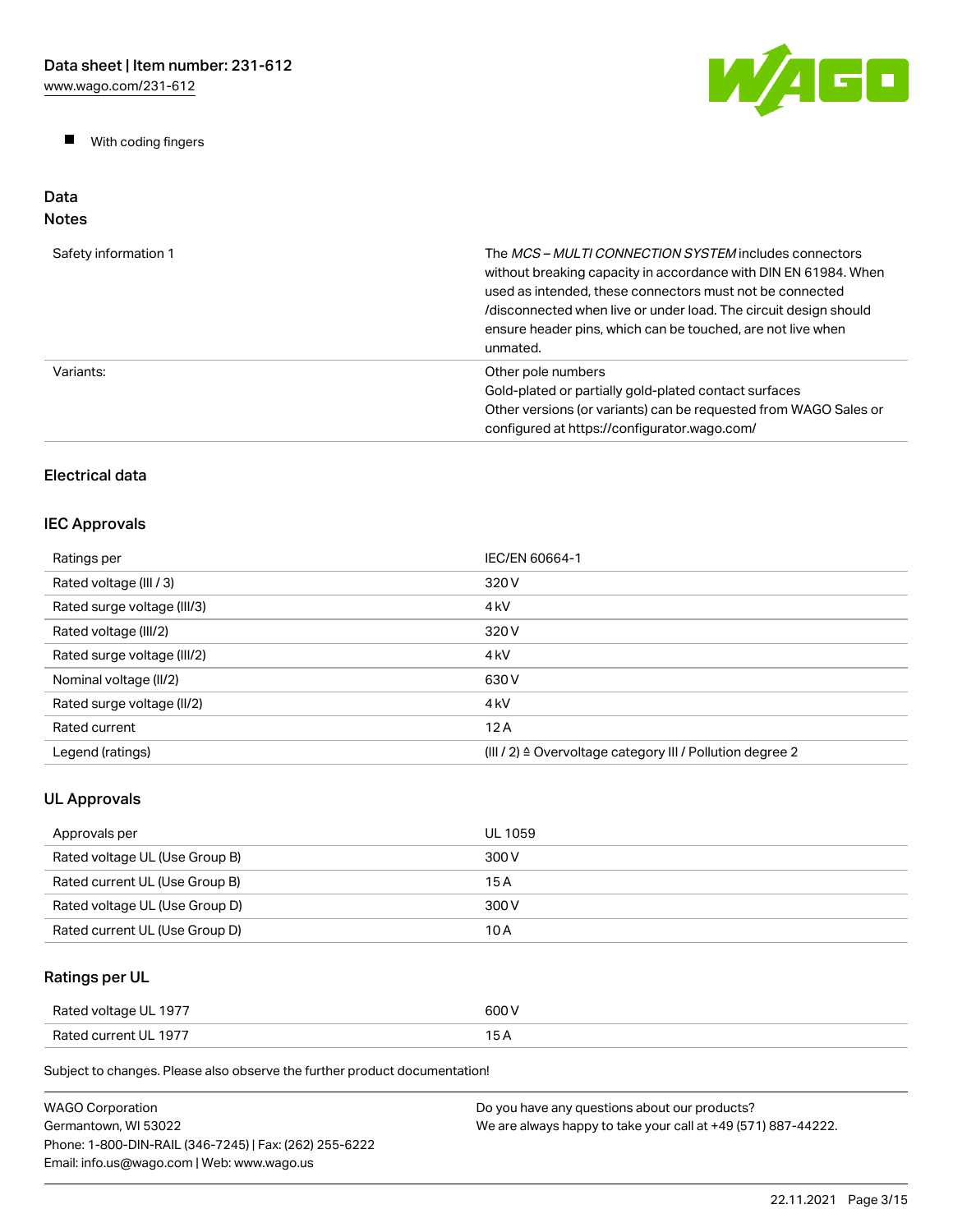

#### CSA Approvals

| Approvals per                   | CSA   |
|---------------------------------|-------|
| Rated voltage CSA (Use Group B) | 300 V |
| Rated current CSA (Use Group B) | 15 A  |
| Rated voltage CSA (Use Group D) | 300 V |
| Rated current CSA (Use Group D) | 10 A  |

#### Connection data

| Total number of connection points |  |
|-----------------------------------|--|
| Total number of potentials        |  |
| Number of connection types        |  |
| Number of levels                  |  |

#### Connection 1

| Connection technology                             | CAGE CLAMP®                            |
|---------------------------------------------------|----------------------------------------|
| Actuation type                                    | Operating tool                         |
| Solid conductor                                   | $0.082.5$ mm <sup>2</sup> / 28  12 AWG |
| Fine-stranded conductor                           | $0.082.5$ mm <sup>2</sup> / 28  12 AWG |
| Fine-stranded conductor; with insulated ferrule   | $0.251.5$ mm <sup>2</sup>              |
| Fine-stranded conductor; with uninsulated ferrule | $0.252.5$ mm <sup>2</sup>              |
| Strip length                                      | $89$ mm / 0.31  0.35 inch              |
| Number of poles                                   | 12                                     |
| Conductor entry direction to mating direction     | 0°                                     |
|                                                   |                                        |

## Physical data

| Pin spacing | 5 mm / 0.197 inch    |
|-------------|----------------------|
| Width       | 63.2 mm / 2.488 inch |
| Height      | 14.3 mm / 0.563 inch |
| Depth       | 27.5 mm / 1.083 inch |

## Plug-in connection

| Contact type (pluggable connector) | Male connector/plug |
|------------------------------------|---------------------|
| Connector (connection type)        | for conductor       |
| Mismating protection               | No                  |
| Locking of plug-in connection      | Without             |

| <b>WAGO Corporation</b>                                | Do you have any questions about our products?                 |
|--------------------------------------------------------|---------------------------------------------------------------|
| Germantown, WI 53022                                   | We are always happy to take your call at +49 (571) 887-44222. |
| Phone: 1-800-DIN-RAIL (346-7245)   Fax: (262) 255-6222 |                                                               |
| Email: info.us@wago.com   Web: www.wago.us             |                                                               |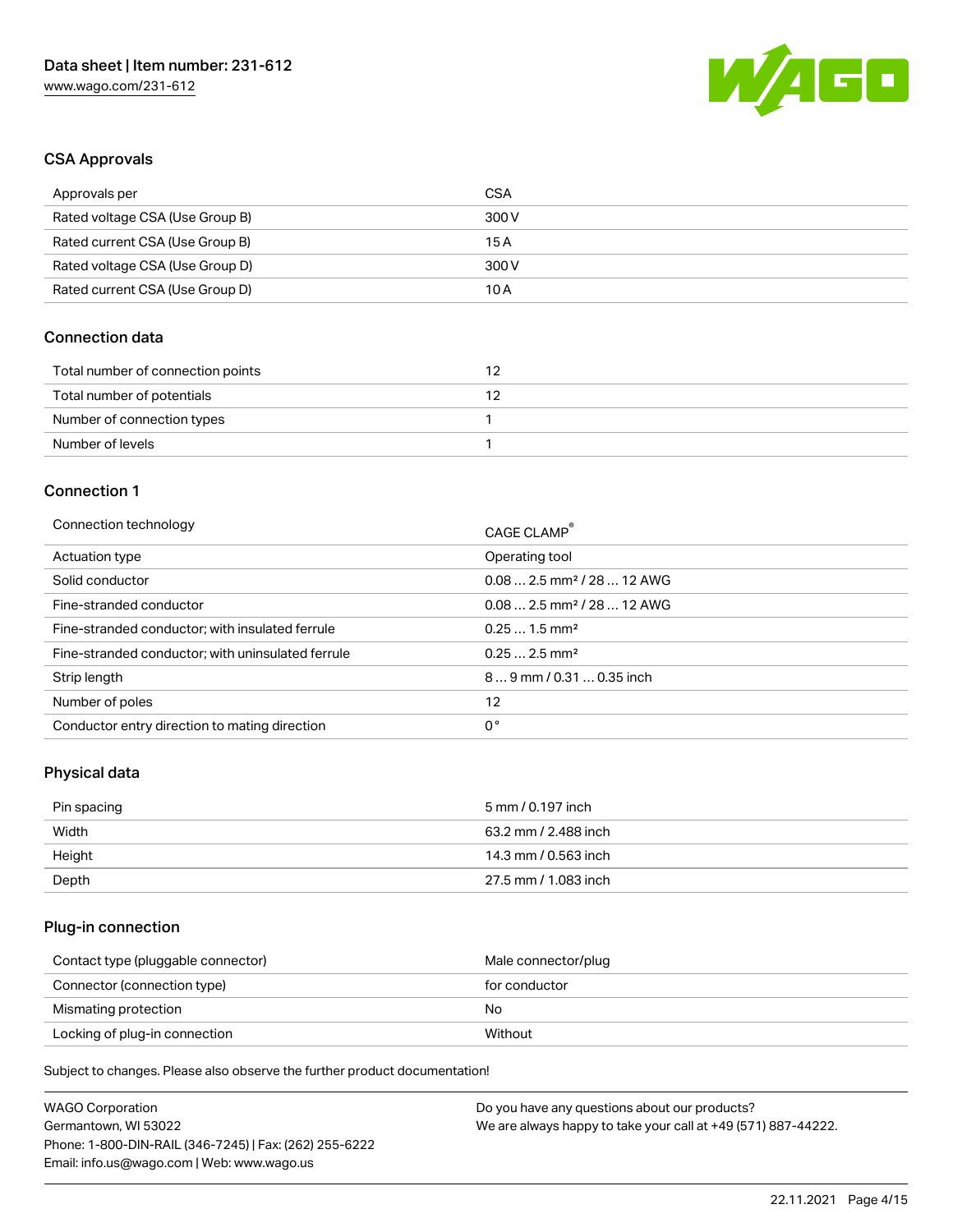

#### Material data

| Color                       | gray                                  |
|-----------------------------|---------------------------------------|
| Material group              |                                       |
| Insulation material         | Polyamide (PA66)                      |
| Flammability class per UL94 | V <sub>0</sub>                        |
| Clamping spring material    | Chrome nickel spring steel (CrNi)     |
| Contact material            | Electrolytic copper $(E_{\text{Cl}})$ |
| Contact plating             | tin-plated                            |
| Fire load                   | 0.317 MJ                              |
| Weight                      | 18 <sub>g</sub>                       |

#### Environmental requirements

| Limit temperature range | $. +100 °C$<br>-60 |
|-------------------------|--------------------|
|-------------------------|--------------------|

#### Commercial data

| <b>Product Group</b>  | 3 (Multi Conn. System) |
|-----------------------|------------------------|
| PU (SPU)              | 25 Stück               |
| Packaging type        | box                    |
| Country of origin     | <b>DE</b>              |
| <b>GTIN</b>           | 4044918258302          |
| Customs tariff number | 8536694040             |

#### Approvals / Certificates

#### Country specific Approvals

| Logo | Approval                               | <b>Additional Approval Text</b> | Certificate<br>name |
|------|----------------------------------------|---------------------------------|---------------------|
|      | CВ<br>DEKRA Certification B.V.         | IEC 61984                       | NL-39756            |
|      | <b>CSA</b><br>DEKRA Certification B.V. | C <sub>22.2</sub>               | 1466354             |

#### Ship Approvals

|      | <b>ABS</b> | -                               | 19.  |
|------|------------|---------------------------------|------|
| Logo | Approval   | <b>Additional Approval Text</b> | name |
|      |            |                                 |      |

| <b>WAGO Corporation</b>                                | Do you have any questions about our products?                 |
|--------------------------------------------------------|---------------------------------------------------------------|
| Germantown, WI 53022                                   | We are always happy to take your call at +49 (571) 887-44222. |
| Phone: 1-800-DIN-RAIL (346-7245)   Fax: (262) 255-6222 |                                                               |
| Email: info.us@wago.com   Web: www.wago.us             |                                                               |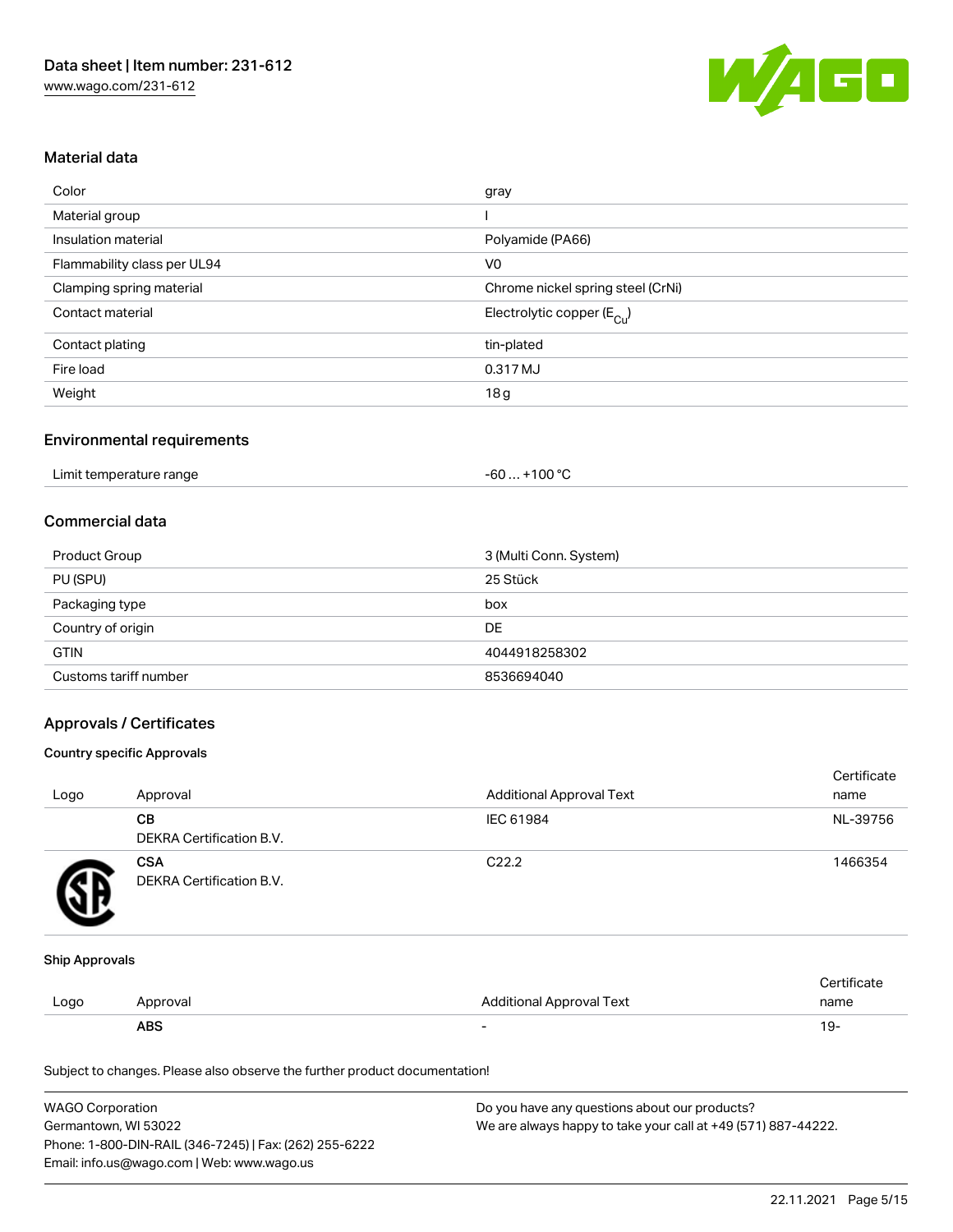

American Bureau of Shipping **HG1869876-** American Bureau of Shipping **HG1869876-**



|            |                                                         |                          | <b>PDA</b>       |
|------------|---------------------------------------------------------|--------------------------|------------------|
|            | <b>DNV GL</b><br>Det Norske Veritas, Germanischer Lloyd | $\overline{\phantom{a}}$ | TAE000016Z       |
| THE APPROV | <b>LR</b><br>Lloyds Register                            | IEC 61984                | 96/20035<br>(E5) |

#### UL-Approvals

|         |                                |                                 | Certificate |
|---------|--------------------------------|---------------------------------|-------------|
| Logo    | Approval                       | <b>Additional Approval Text</b> | name        |
|         | <b>UR</b>                      | <b>UL 1977</b>                  | E45171      |
| J<br>┱┶ | Underwriters Laboratories Inc. |                                 |             |

#### Counterpart

| Item no.2231-112/008-000<br>Female plug; 12-pole; push-button; snap-in mounting feet; 12 AWG max; pin spacing 5 mm; 1-<br>conductor per pole; gray     | www.wago.com/2231-112/008-<br>000 |
|--------------------------------------------------------------------------------------------------------------------------------------------------------|-----------------------------------|
| Item no.2231-112/026-000<br>Female plug; 12-pole; push-button; 12 AWG max; pin spacing 5 mm; 1-conductor per pole; gray                                | www.wago.com/2231-112/026-<br>000 |
| Item no.2231-112/031-000<br>Female plug; 12-pole; push-button; mounting flange; 12 AWG max; pin spacing 5 mm; 1-conductor<br>per pole; gray            | www.wago.com/2231-112/031-<br>000 |
| Item no.2231-112/037-000<br>Female plug; 12-pole; push-button; locking lever;12 AWG max; pin spacing 5 mm;1-conductor per<br>pole; gray                | www.wago.com/2231-112/037-<br>000 |
| Item no.2231-112/102-000<br>Female plug; 12-pole; push-button; with integrated end plate; 12 AWG max; pin spacing 5 mm; 1-<br>conductor per pole; gray | www.wago.com/2231-112/102-<br>000 |
| Item no.231-112/008-000<br>Female plug; 12-pole; snap-in mounting feet; 12 AWG max; pin spacing 5 mm; 1 conductor per<br>pole; gray                    | www.wago.com/231-112/008-<br>000  |
| Item no.231-112/026-000<br>Female plug; 12-pole; 12 AWG max; pin spacing 5 mm; 1 conductor per pole; gray                                              | www.wago.com/231-112/026-<br>000  |

Item no.231-112/027-000

| WAGO Corporation                                       | Do you have any questions about our products?                 |
|--------------------------------------------------------|---------------------------------------------------------------|
| Germantown, WI 53022                                   | We are always happy to take your call at +49 (571) 887-44222. |
| Phone: 1-800-DIN-RAIL (346-7245)   Fax: (262) 255-6222 |                                                               |
| Email: info.us@wago.com   Web: www.wago.us             |                                                               |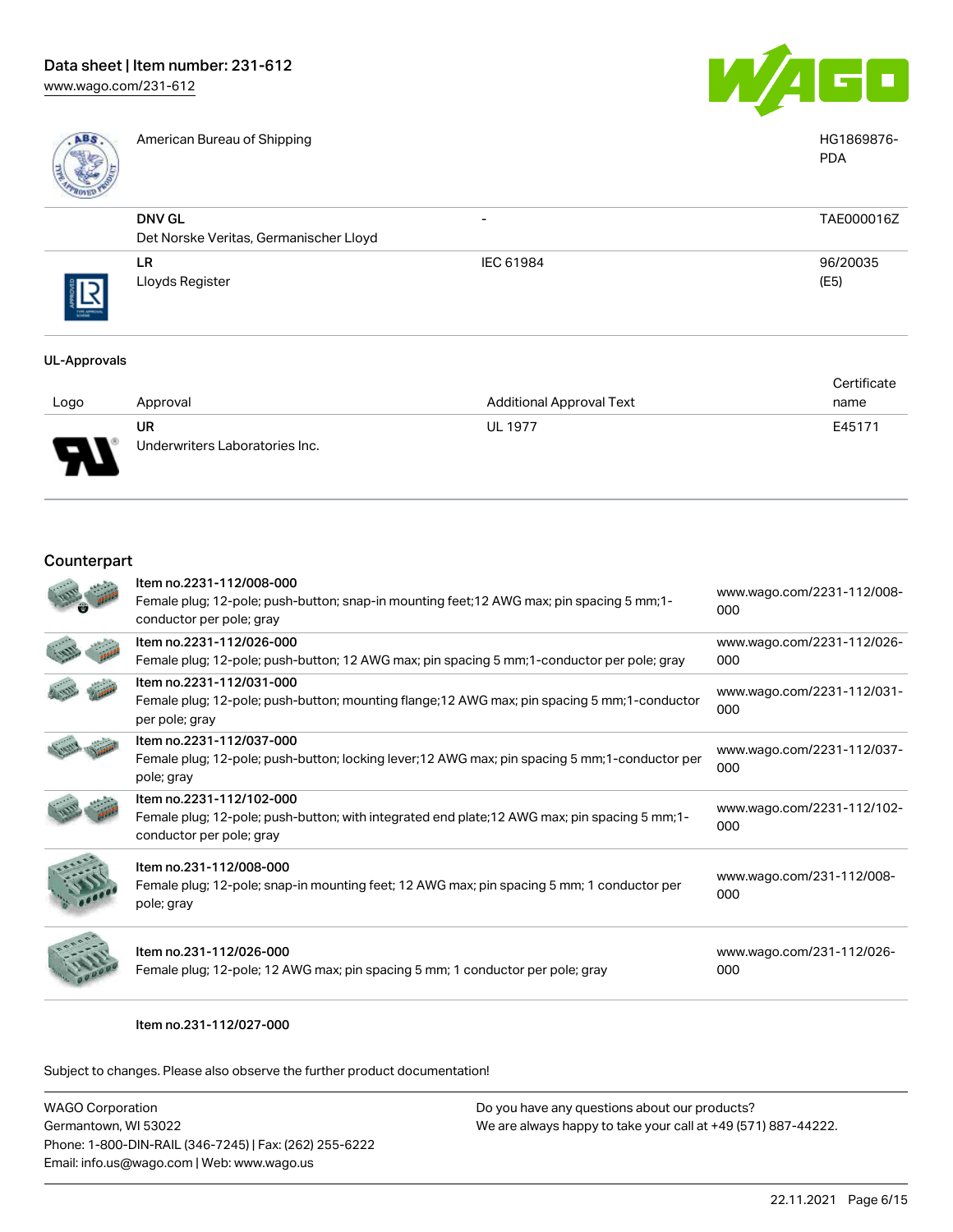[www.wago.com/231-612](http://www.wago.com/231-612)



Female plug; 12-pole; mounting flange with reinforcing strip; 12 AWG max; pin spacing 5 mm; 1 conductor per pole; gray

[www.wago.com/231-112/027-](https://www.wago.com/231-112/027-000) [000](https://www.wago.com/231-112/027-000)

|   | Item no.231-112/031-000<br>Female plug; 12-pole; mounting flange; 12 AWG max; pin spacing 5 mm; 1 conductor per pole; gray 000                                                            | www.wago.com/231-112/031-                |
|---|-------------------------------------------------------------------------------------------------------------------------------------------------------------------------------------------|------------------------------------------|
|   | Item no.231-112/037-000<br>Female plug; 12-pole; locking lever; 12 AWG max; pin spacing 5 mm; 1 conductor per pole; gray                                                                  | www.wago.com/231-112/037-<br>000         |
|   | Item no.231-112/102-000<br>Female plug; 12-pole; with integrated end plate; 12 AWG max; pin spacing 5 mm; 1 conductor per<br>pole; gray                                                   | www.wago.com/231-112/102-<br>000         |
|   | Item no.231-2112/026-000<br>2-conductor female connector; Push-in CAGE CLAMP®; 2.5 mm <sup>2</sup> ; Pin spacing 5 mm; 12-pole; with<br>integrated end plate; 2,50 mm <sup>2</sup> ; gray | www.wago.com/231-2112/026-<br>000        |
|   | Item no.231-2112/037-000<br>2-conductor female connector; Push-in CAGE CLAMP®; 2.5 mm <sup>2</sup> ; Pin spacing 5 mm; 12-pole;<br>Lateral locking levers; 2,50 mm <sup>2</sup> ; gray    | www.wago.com/231-2112/037-<br>000        |
|   | Item no.232-112/026-000<br>1-conductor female connector, angled; CAGE CLAMP®; 2.5 mm <sup>2</sup> ; Pin spacing 5 mm; 12-pole; 2,50<br>$mm2$ ; gray                                       | www.wago.com/232-112/026-<br>000         |
|   | Item no.232-142<br>THT female header; straight; Pin spacing 5 mm; 12-pole; 0.6 x 1.0 mm solder pin; gray                                                                                  | www.wago.com/232-142                     |
| 週 | Item no.232-142/005-000<br>Female connector for rail-mount terminal blocks; 0.6 x 1 mm pins; straight; Pin spacing 5 mm; 12-<br>pole; gray                                                | www.wago.com/232-142/005-<br>000         |
| 礎 | Item no.232-142/005-000/039-000<br>Female connector for rail-mount terminal blocks; 0.6 x 1 mm pins; straight; Locking lever; Pin<br>spacing 5 mm; 12-pole; gray                          | www.wago.com/232-142/005-<br>000/039-000 |
|   | Item no.232-142/031-000<br>THT female header; straight; Pin spacing 5 mm; 12-pole; clamping collar; 0.6 x 1.0 mm solder pin;<br>gray                                                      | www.wago.com/232-142/031-<br>000         |
|   | Item no.232-142/039-000<br>THT female header; straight; Pin spacing 5 mm; 12-pole; Locking lever; 0.6 x 1.0 mm solder pin; gray 000                                                       | www.wago.com/232-142/039-                |
|   | Item no.232-142/047-000<br>THT female header; straight; Pin spacing 5 mm; 12-pole; Spacer flange; 0.6 x 1.0 mm solder pin;<br>gray                                                        | www.wago.com/232-142/047-<br>000         |
|   |                                                                                                                                                                                           |                                          |

# Optional accessories

Marking accessories

Subject to changes. Please also observe the further product documentation!

WAGO Corporation Germantown, WI 53022 Phone: 1-800-DIN-RAIL (346-7245) | Fax: (262) 255-6222 Email: info.us@wago.com | Web: www.wago.us Do you have any questions about our products? We are always happy to take your call at +49 (571) 887-44222.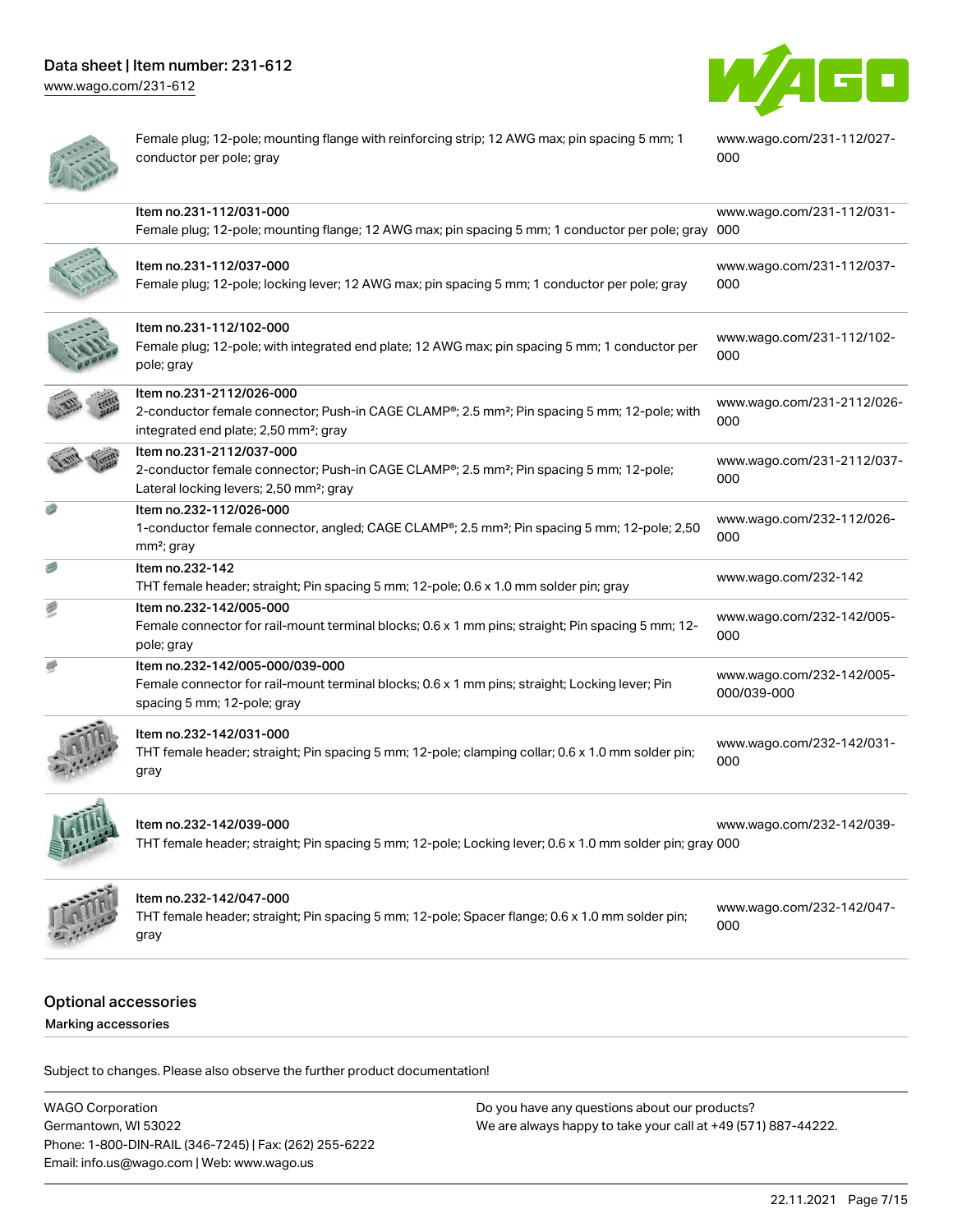[www.wago.com/231-612](http://www.wago.com/231-612)

Marking strip



|                   | Item no.: 210-331/500-103<br>Marking strips; as a DIN A4 sheet; MARKED; 1-12 (300x); Height of marker strip: 2.3 mm/0.091 in; Strip<br>length 182 mm; Horizontal marking; Self-adhesive; white  | www.wago.com/210-331<br>/500-103 |
|-------------------|-------------------------------------------------------------------------------------------------------------------------------------------------------------------------------------------------|----------------------------------|
|                   | Item no.: 210-331/500-104<br>Marking strips; as a DIN A4 sheet; MARKED; 13-24 (300x); Height of marker strip: 2.3 mm/0.091 in; Strip<br>length 182 mm; Horizontal marking; Self-adhesive; white | www.wago.com/210-331<br>/500-104 |
|                   | Item no.: 210-332/500-202<br>Marking strips; as a DIN A4 sheet; MARKED; 1-16 (160x); Height of marker strip: 3 mm; Strip length 182<br>mm; Horizontal marking; Self-adhesive; white             | www.wago.com/210-332<br>/500-202 |
|                   | Item no.: 210-332/500-206<br>Marking strips; as a DIN A4 sheet; MARKED; 33-48 (160x); Height of marker strip: 3 mm; Strip length<br>182 mm; Horizontal marking; Self-adhesive; white            | www.wago.com/210-332<br>/500-206 |
|                   | Item no.: 210-332/500-205<br>Marking strips; as a DIN A4 sheet; MARKED; 1-32 (80x); Height of marker strip: 3 mm; Strip length 182<br>mm; Horizontal marking; Self-adhesive; white              | www.wago.com/210-332<br>/500-205 |
|                   | Item no.: 210-332/500-204<br>Marking strips; as a DIN A4 sheet; MARKED; 17-32 (160x); Height of marker strip: 3 mm; Strip length<br>182 mm; Horizontal marking; Self-adhesive; white            | www.wago.com/210-332<br>/500-204 |
| Insulations stops |                                                                                                                                                                                                 |                                  |
| Insulation stop   |                                                                                                                                                                                                 |                                  |
|                   | Item no.: 231-672<br>Insulation stop; 0.75 - 1 mm <sup>2</sup> ; dark gray                                                                                                                      | www.wago.com/231-672             |
| Lice              | Item no.: 231-670<br>Insulation stop; 0.08-0.2 mm <sup>2</sup> / 0.2 mm <sup>2</sup> "s"; white                                                                                                 | www.wago.com/231-670             |
|                   | Item no.: 231-671<br>Insulation stop; 0.25 - 0.5 mm <sup>2</sup> ; light gray                                                                                                                   | www.wago.com/231-671             |
| Tools             |                                                                                                                                                                                                 |                                  |
| Operating tool    |                                                                                                                                                                                                 |                                  |
|                   | Item no.: 209-130<br>Operating tool; suitable for 264, 280 and 281 Series; 1-way; of insulating material; white                                                                                 | www.wago.com/209-130             |
|                   | Item no.: 209-132<br>Operating tool; for connecting comb-style jumper bar; 2-way; of insulating material                                                                                        | www.wago.com/209-132             |
|                   | Item no.: 231-159<br>Operating tool; natural                                                                                                                                                    | www.wago.com/231-159             |
|                   |                                                                                                                                                                                                 |                                  |

Subject to changes. Please also observe the further product documentation!

WAGO Corporation Germantown, WI 53022 Phone: 1-800-DIN-RAIL (346-7245) | Fax: (262) 255-6222 Email: info.us@wago.com | Web: www.wago.us Do you have any questions about our products? We are always happy to take your call at +49 (571) 887-44222.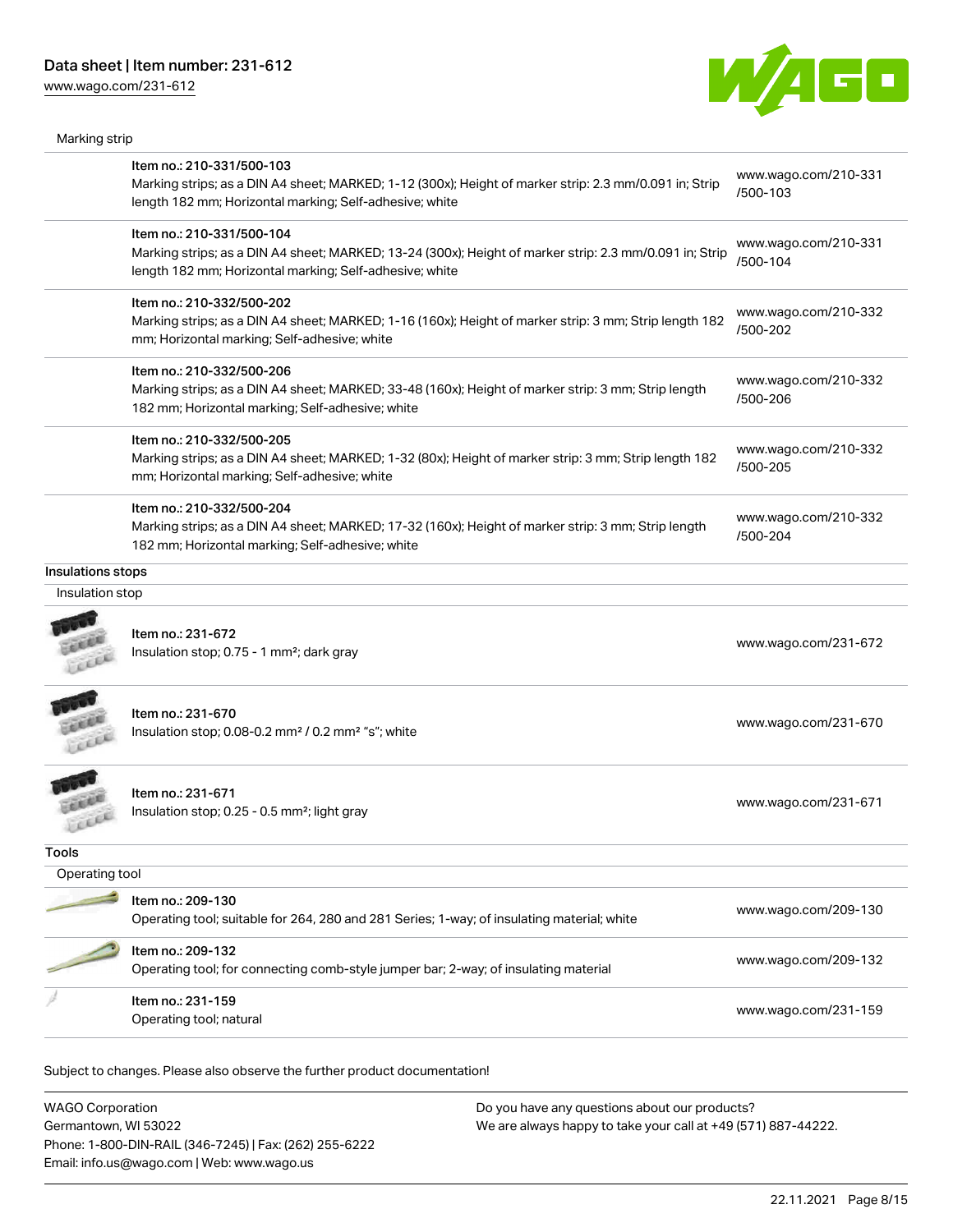## Data sheet | Item number: 231-612 [www.wago.com/231-612](http://www.wago.com/231-612)

WAEL

|                                                 | Item no.: 210-250<br>Operating tool; for MCS MINI & MIDI with CAGE CLAMP® connection; red                        |                                                                                                                | www.wago.com/210-250 |
|-------------------------------------------------|------------------------------------------------------------------------------------------------------------------|----------------------------------------------------------------------------------------------------------------|----------------------|
|                                                 | Item no.: 231-231<br>Combination operating tool; red                                                             |                                                                                                                | www.wago.com/231-231 |
|                                                 | Item no.: 210-657<br>Operating tool; Blade: 3.5 x 0.5 mm; with a partially insulated shaft; short; multicoloured |                                                                                                                | www.wago.com/210-657 |
|                                                 | Item no.: 210-720<br>Operating tool; Blade: 3.5 x 0.5 mm; with a partially insulated shaft; multicoloured        |                                                                                                                | www.wago.com/210-720 |
|                                                 | Item no.: 231-131<br>Operating tool; made of insulating material; 1-way; loose; white                            |                                                                                                                | www.wago.com/231-131 |
|                                                 | Item no.: 231-291<br>Operating tool; made of insulating material; 1-way; loose; red                              |                                                                                                                | www.wago.com/231-291 |
|                                                 | Item no.: 280-432<br>Operating tool; made of insulating material; 2-way; white                                   |                                                                                                                | www.wago.com/280-432 |
|                                                 | Item no.: 280-434<br>Operating tool; made of insulating material; 4-way                                          |                                                                                                                | www.wago.com/280-434 |
|                                                 | Item no.: 280-437<br>Operating tool; made of insulating material; 7-way                                          |                                                                                                                | www.wago.com/280-437 |
|                                                 | Item no.: 280-440<br>Operating tool; made of insulating material; 10-way                                         |                                                                                                                | www.wago.com/280-440 |
|                                                 | Item no.: 280-435<br>Operating tool; made of insulating material; 5-way; gray                                    |                                                                                                                | www.wago.com/280-435 |
|                                                 | Item no.: 280-436<br>Operating tool; made of insulating material; 6-way                                          |                                                                                                                | www.wago.com/280-436 |
|                                                 | Item no.: 280-438<br>Operating tool; made of insulating material; 8-way                                          |                                                                                                                | www.wago.com/280-438 |
|                                                 | Item no.: 280-433<br>Operating tool; made of insulating material; 3-way                                          |                                                                                                                | www.wago.com/280-433 |
| Coding                                          |                                                                                                                  |                                                                                                                |                      |
| Coding                                          |                                                                                                                  |                                                                                                                |                      |
|                                                 | Item no.: 231-129<br>Coding key; snap-on type; light gray                                                        |                                                                                                                | www.wago.com/231-129 |
| <b>Strain relief</b>                            |                                                                                                                  |                                                                                                                |                      |
| Strain relief housing                           |                                                                                                                  |                                                                                                                |                      |
|                                                 | Subject to changes. Please also observe the further product documentation!                                       |                                                                                                                |                      |
| <b>WAGO Corporation</b><br>Germantown, WI 53022 | Phone: 1-800-DIN-RAIL (346-7245)   Fax: (262) 255-6222<br>Email: info.us@wago.com   Web: www.wago.us             | Do you have any questions about our products?<br>We are always happy to take your call at +49 (571) 887-44222. |                      |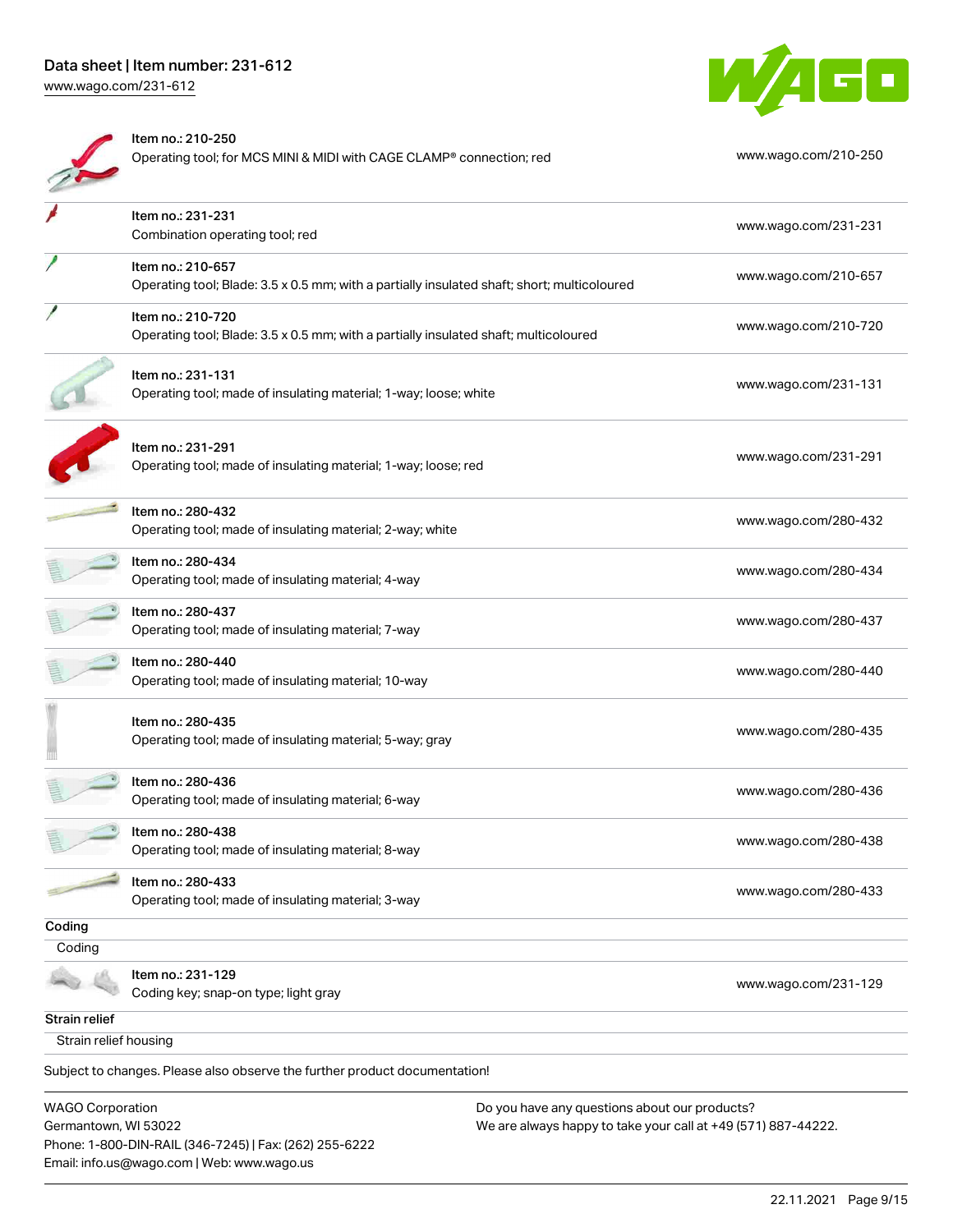[www.wago.com/231-612](http://www.wago.com/231-612)



Item no.: 232-612

nem no.. 232-612<br>Strain relief housing; gray [www.wago.com/232-612](http://www.wago.com/232-612)

| Jumpers                                                                  |                                                                                                                                                                                    |                      |
|--------------------------------------------------------------------------|------------------------------------------------------------------------------------------------------------------------------------------------------------------------------------|----------------------|
| Jumper                                                                   |                                                                                                                                                                                    |                      |
|                                                                          | Item no.: 231-905<br>Jumper; for conductor entry; 5-way; insulated; gray                                                                                                           | www.wago.com/231-905 |
|                                                                          | Item no.: 231-903<br>Jumper; for conductor entry; 3-way; insulated; gray                                                                                                           | www.wago.com/231-903 |
|                                                                          | Item no.: 231-907<br>Jumper; for conductor entry; 7-way; insulated; gray                                                                                                           | www.wago.com/231-907 |
|                                                                          | Item no.: 231-910<br>Jumper; for conductor entry; 10-way; insulated; gray                                                                                                          | www.wago.com/231-910 |
|                                                                          | Item no.: 231-902<br>Jumper; for conductor entry; 2-way; insulated; gray                                                                                                           | www.wago.com/231-902 |
| <b>Ferrules</b>                                                          |                                                                                                                                                                                    |                      |
| Ferrule                                                                  |                                                                                                                                                                                    |                      |
|                                                                          | Item no.: 216-101<br>Ferrule; Sleeve for 0.5 mm <sup>2</sup> / AWG 22; uninsulated; electro-tin plated; silver-colored                                                             | www.wago.com/216-101 |
|                                                                          | Item no.: 216-104<br>Ferrule; Sleeve for 1.5 mm <sup>2</sup> / AWG 16; uninsulated; electro-tin plated; silver-colored                                                             | www.wago.com/216-104 |
|                                                                          | Item no.: 216-106<br>Ferrule; Sleeve for 2.5 mm <sup>2</sup> / AWG 14; uninsulated; electro-tin plated; silver-colored                                                             | www.wago.com/216-106 |
|                                                                          | Item no.: 216-102<br>Ferrule; Sleeve for 0.75 mm <sup>2</sup> / AWG 20; uninsulated; electro-tin plated; silver-colored                                                            | www.wago.com/216-102 |
|                                                                          | Item no.: 216-103<br>Ferrule; Sleeve for 1 mm <sup>2</sup> / AWG 18; uninsulated; electro-tin plated                                                                               | www.wago.com/216-103 |
|                                                                          | Item no.: 216-123<br>Ferrule; Sleeve for 1 mm <sup>2</sup> / AWG 18; uninsulated; electro-tin plated; silver-colored                                                               | www.wago.com/216-123 |
|                                                                          | Item no.: 216-122<br>Ferrule; Sleeve for 0.75 mm <sup>2</sup> / AWG 20; uninsulated; electro-tin plated; silver-colored                                                            | www.wago.com/216-122 |
|                                                                          | Item no.: 216-124<br>Ferrule; Sleeve for 1.5 mm <sup>2</sup> / AWG 16; uninsulated; electro-tin plated                                                                             | www.wago.com/216-124 |
|                                                                          | Item no.: 216-142<br>Ferrule; Sleeve for 0.75 mm <sup>2</sup> / 18 AWG; uninsulated; electro-tin plated; electrolytic copper; gastight<br>crimped; acc. to DIN 46228, Part 1/08.92 | www.wago.com/216-142 |
|                                                                          | Item no.: 216-132<br>Ferrule; Sleeve for 0.34 mm <sup>2</sup> / AWG 24; uninsulated; electro-tin plated                                                                            | www.wago.com/216-132 |
|                                                                          | Subject to changes. Please also observe the further product documentation!                                                                                                         |                      |
| <b>WAGO Corporation</b><br>Do you have any questions about our products? |                                                                                                                                                                                    |                      |

WAGO Corporation Germantown, WI 53022 Phone: 1-800-DIN-RAIL (346-7245) | Fax: (262) 255-6222 Email: info.us@wago.com | Web: www.wago.us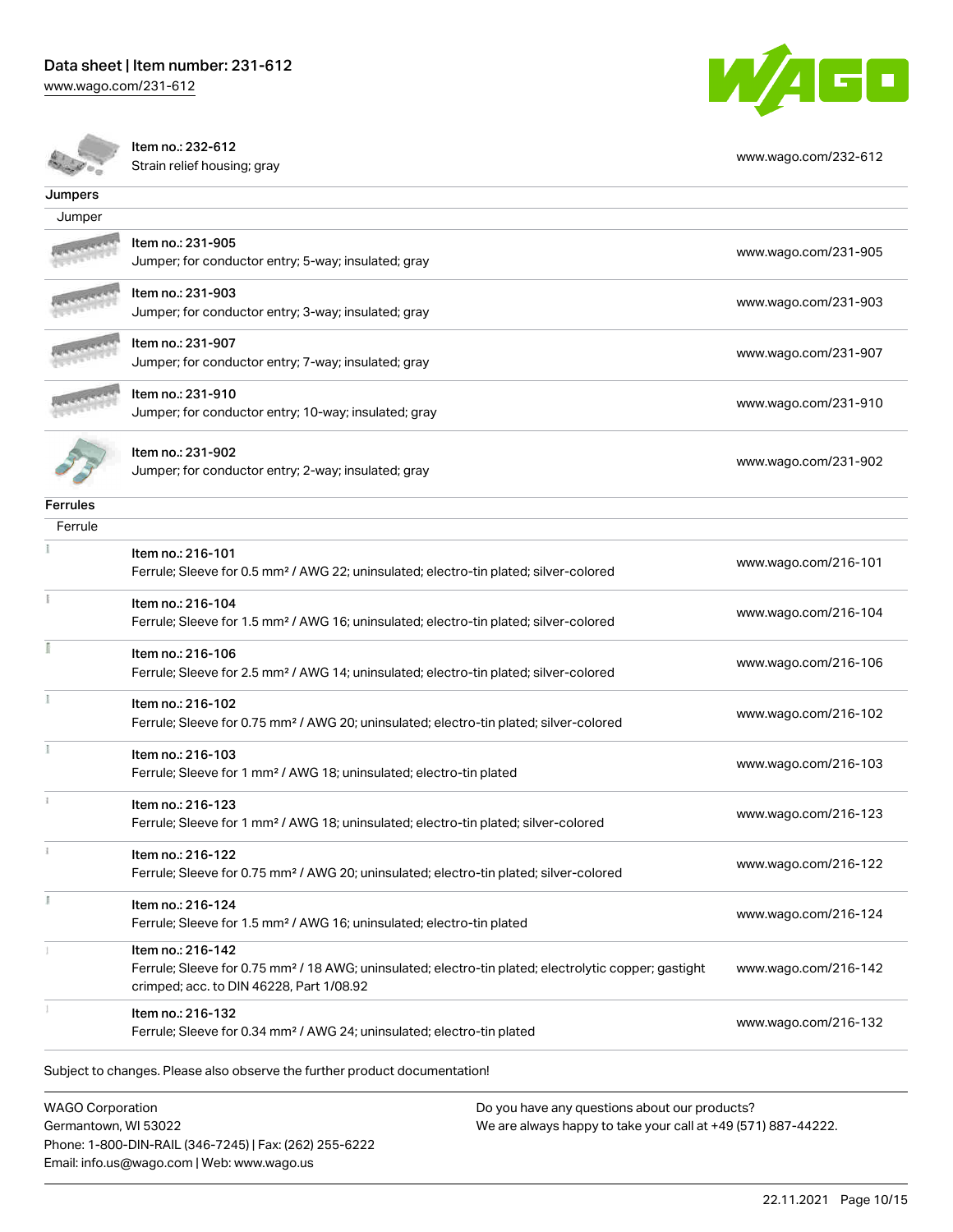[www.wago.com/231-612](http://www.wago.com/231-612)



|   | Item no.: 216-121<br>Ferrule; Sleeve for 0.5 mm <sup>2</sup> / AWG 22; uninsulated; electro-tin plated; silver-colored                                                                            | www.wago.com/216-121 |
|---|---------------------------------------------------------------------------------------------------------------------------------------------------------------------------------------------------|----------------------|
| 1 | Item no.: 216-143<br>Ferrule; Sleeve for 1 mm <sup>2</sup> / AWG 18; uninsulated; electro-tin plated; electrolytic copper; gastight<br>crimped; acc. to DIN 46228, Part 1/08.92                   | www.wago.com/216-143 |
|   | Item no.: 216-131<br>Ferrule; Sleeve for 0.25 mm <sup>2</sup> / AWG 24; uninsulated; electro-tin plated; silver-colored                                                                           | www.wago.com/216-131 |
|   | Item no.: 216-141<br>Ferrule; Sleeve for 0.5 mm <sup>2</sup> / 20 AWG; uninsulated; electro-tin plated; electrolytic copper; gastight<br>crimped; acc. to DIN 46228, Part 1/08.92                 | www.wago.com/216-141 |
|   | Item no.: 216-152<br>Ferrule; Sleeve for 0.34 mm <sup>2</sup> / AWG 24; uninsulated; electro-tin plated                                                                                           | www.wago.com/216-152 |
|   | Item no.: 216-203<br>Ferrule; Sleeve for 1 mm <sup>2</sup> / AWG 18; insulated; electro-tin plated; red                                                                                           | www.wago.com/216-203 |
|   | Item no.: 216-202<br>Ferrule; Sleeve for 0.75 mm <sup>2</sup> / 18 AWG; insulated; electro-tin plated; gray                                                                                       | www.wago.com/216-202 |
|   | Item no.: 216-151<br>Ferrule; Sleeve for 0.25 mm <sup>2</sup> / AWG 24; uninsulated; electro-tin plated                                                                                           | www.wago.com/216-151 |
| Ă | Item no.: 216-204<br>Ferrule; Sleeve for 1.5 mm <sup>2</sup> / AWG 16; insulated; electro-tin plated; black                                                                                       | www.wago.com/216-204 |
|   | Item no.: 216-144<br>Ferrule; Sleeve for 1.5 mm <sup>2</sup> / AWG 16; uninsulated; electro-tin plated; electrolytic copper; gastight<br>crimped; acc. to DIN 46228, Part 1/08.92; silver-colored | www.wago.com/216-144 |
|   | Item no.: 216-201<br>Ferrule; Sleeve for 0.5 mm <sup>2</sup> / 20 AWG; insulated; electro-tin plated; white                                                                                       | www.wago.com/216-201 |
|   | Item no.: 216-223<br>Ferrule; Sleeve for 1 mm <sup>2</sup> / AWG 18; insulated; electro-tin plated; red                                                                                           | www.wago.com/216-223 |
|   | Item no.: 216-241<br>Ferrule; Sleeve for 0.5 mm <sup>2</sup> / 20 AWG; insulated; electro-tin plated; electrolytic copper; gastight<br>crimped; acc. to DIN 46228, Part 4/09.90; white            | www.wago.com/216-241 |
|   | Item no.: 216-242<br>Ferrule; Sleeve for 0.75 mm <sup>2</sup> / 18 AWG; insulated; electro-tin plated; electrolytic copper; gastight<br>crimped; acc. to DIN 46228, Part 4/09.90; gray            | www.wago.com/216-242 |
|   | Item no.: 216-222<br>Ferrule; Sleeve for 0.75 mm <sup>2</sup> / 18 AWG; insulated; electro-tin plated; gray                                                                                       | www.wago.com/216-222 |
|   | Item no.: 216-221<br>Ferrule; Sleeve for 0.5 mm <sup>2</sup> / 20 AWG; insulated; electro-tin plated; white                                                                                       | www.wago.com/216-221 |
| 1 | Item no.: 216-224<br>Ferrule; Sleeve for 1.5 mm <sup>2</sup> / AWG 16; insulated; electro-tin plated; black                                                                                       | www.wago.com/216-224 |
|   | Item no.: 216-243                                                                                                                                                                                 |                      |

Subject to changes. Please also observe the further product documentation!

WAGO Corporation Germantown, WI 53022 Phone: 1-800-DIN-RAIL (346-7245) | Fax: (262) 255-6222 Email: info.us@wago.com | Web: www.wago.us Do you have any questions about our products? We are always happy to take your call at +49 (571) 887-44222.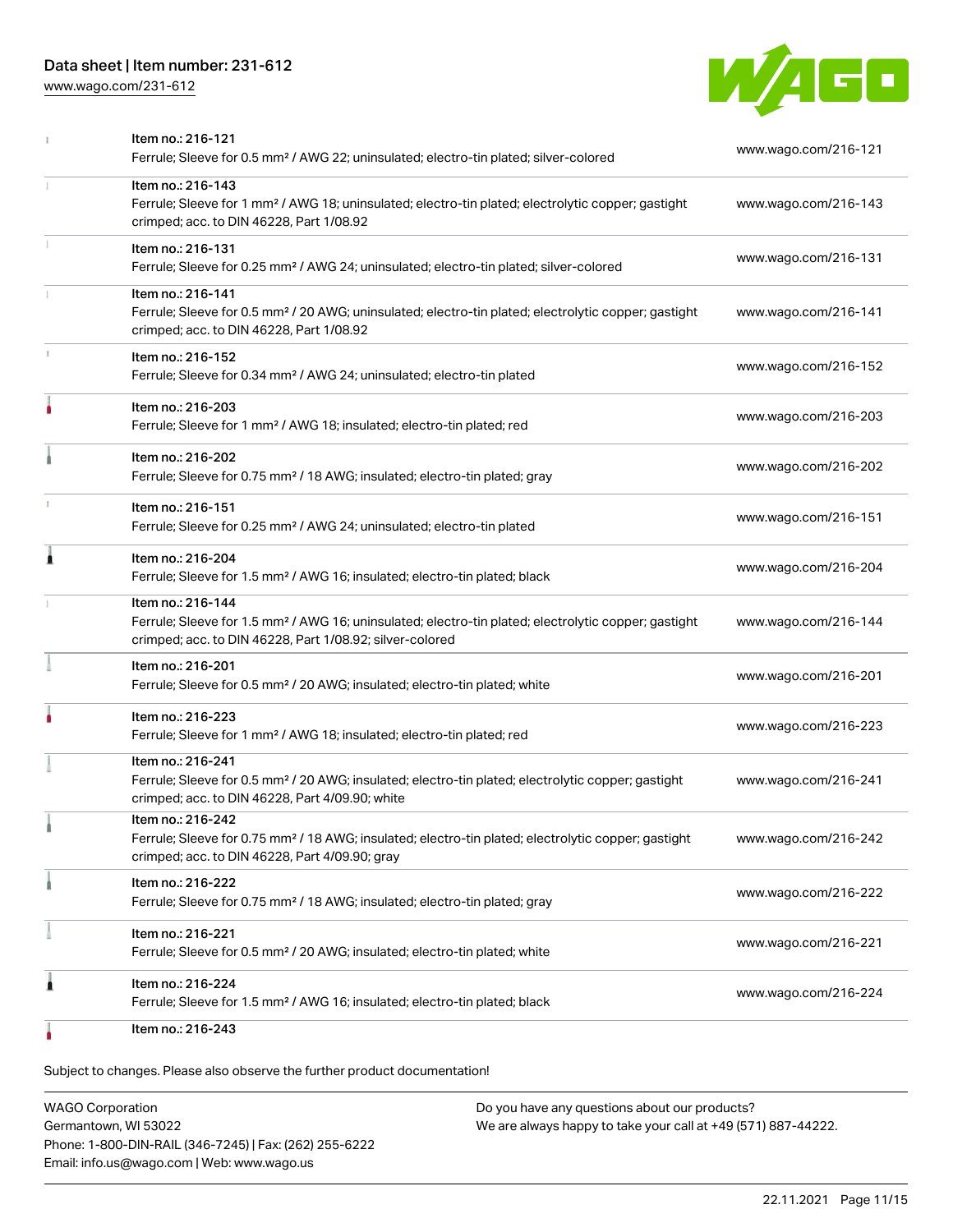

Ferrule; Sleeve for 1 mm² / AWG 18; insulated; electro-tin plated; electrolytic copper; gastight crimped; [www.wago.com/216-243](http://www.wago.com/216-243) acc. to DIN 46228, Part 4/09.90; red

| 1     | Item no.: 216-244                                                                                                                          |                      |
|-------|--------------------------------------------------------------------------------------------------------------------------------------------|----------------------|
|       | Ferrule; Sleeve for 1.5 mm <sup>2</sup> / AWG 16; insulated; electro-tin plated; electrolytic copper; gastight                             | www.wago.com/216-244 |
|       | crimped; acc. to DIN 46228, Part 4/09.90; black                                                                                            |                      |
|       | Item no.: 216-263                                                                                                                          |                      |
|       | Ferrule; Sleeve for 1 mm <sup>2</sup> / AWG 18; insulated; electro-tin plated; electrolytic copper; gastight crimped; www.wago.com/216-263 |                      |
|       | acc. to DIN 46228, Part 4/09.90; red                                                                                                       |                      |
| Ă     | Item no.: 216-264                                                                                                                          |                      |
|       | Ferrule; Sleeve for 1.5 mm <sup>2</sup> / AWG 16; insulated; electro-tin plated; electrolytic copper; gastight                             | www.wago.com/216-264 |
|       | crimped; acc. to DIN 46228, Part 4/09.90; black                                                                                            |                      |
| Â     | Item no.: 216-284                                                                                                                          |                      |
|       | Ferrule; Sleeve for 1.5 mm <sup>2</sup> / AWG 16; insulated; electro-tin plated; electrolytic copper; gastight                             | www.wago.com/216-284 |
|       | crimped; acc. to DIN 46228, Part 4/09.90; black                                                                                            |                      |
|       | Item no.: 216-262                                                                                                                          |                      |
|       | Ferrule; Sleeve for 0.75 mm <sup>2</sup> / 18 AWG; insulated; electro-tin plated; electrolytic copper; gastight                            | www.wago.com/216-262 |
|       | crimped; acc. to DIN 46228, Part 4/09.90; gray                                                                                             |                      |
|       | Item no.: 216-301                                                                                                                          |                      |
|       | Ferrule; Sleeve for 0.25 mm <sup>2</sup> / AWG 24; insulated; electro-tin plated; yellow                                                   | www.wago.com/216-301 |
|       | Item no.: 216-321                                                                                                                          |                      |
|       | Ferrule; Sleeve for 0.25 mm <sup>2</sup> / AWG 24; insulated; electro-tin plated; yellow                                                   | www.wago.com/216-321 |
| ۸     | Item no.: 216-322                                                                                                                          |                      |
|       | Ferrule; Sleeve for 0.34 mm <sup>2</sup> / 22 AWG; insulated; electro-tin plated; green                                                    | www.wago.com/216-322 |
|       | Item no.: 216-302                                                                                                                          |                      |
|       | Ferrule; Sleeve for 0.34 mm <sup>2</sup> / 22 AWG; insulated; electro-tin plated; light turquoise                                          | www.wago.com/216-302 |
| Cover |                                                                                                                                            |                      |
| Cover |                                                                                                                                            |                      |
|       | Item no.: 231-668                                                                                                                          |                      |
|       | Lockout caps; for covering unused clamping units; gray                                                                                     | www.wago.com/231-668 |

# Downloads

Documentation

| <b>Additional Information</b><br>Technical explanations                    | 2019 Apr 3 | pdf<br>2.0 MB | Download |
|----------------------------------------------------------------------------|------------|---------------|----------|
| <b>CAD files</b><br>CAD data                                               |            |               |          |
| 2D/3D Models 231-612                                                       |            | <b>URL</b>    | Download |
| Subject to changes. Please also observe the further product documentation! |            |               |          |

| <b>WAGO Corporation</b>                                | Do you have any questions about our products?                 |  |
|--------------------------------------------------------|---------------------------------------------------------------|--|
| Germantown, WI 53022                                   | We are always happy to take your call at +49 (571) 887-44222. |  |
| Phone: 1-800-DIN-RAIL (346-7245)   Fax: (262) 255-6222 |                                                               |  |
| Email: info.us@wago.com   Web: www.wago.us             |                                                               |  |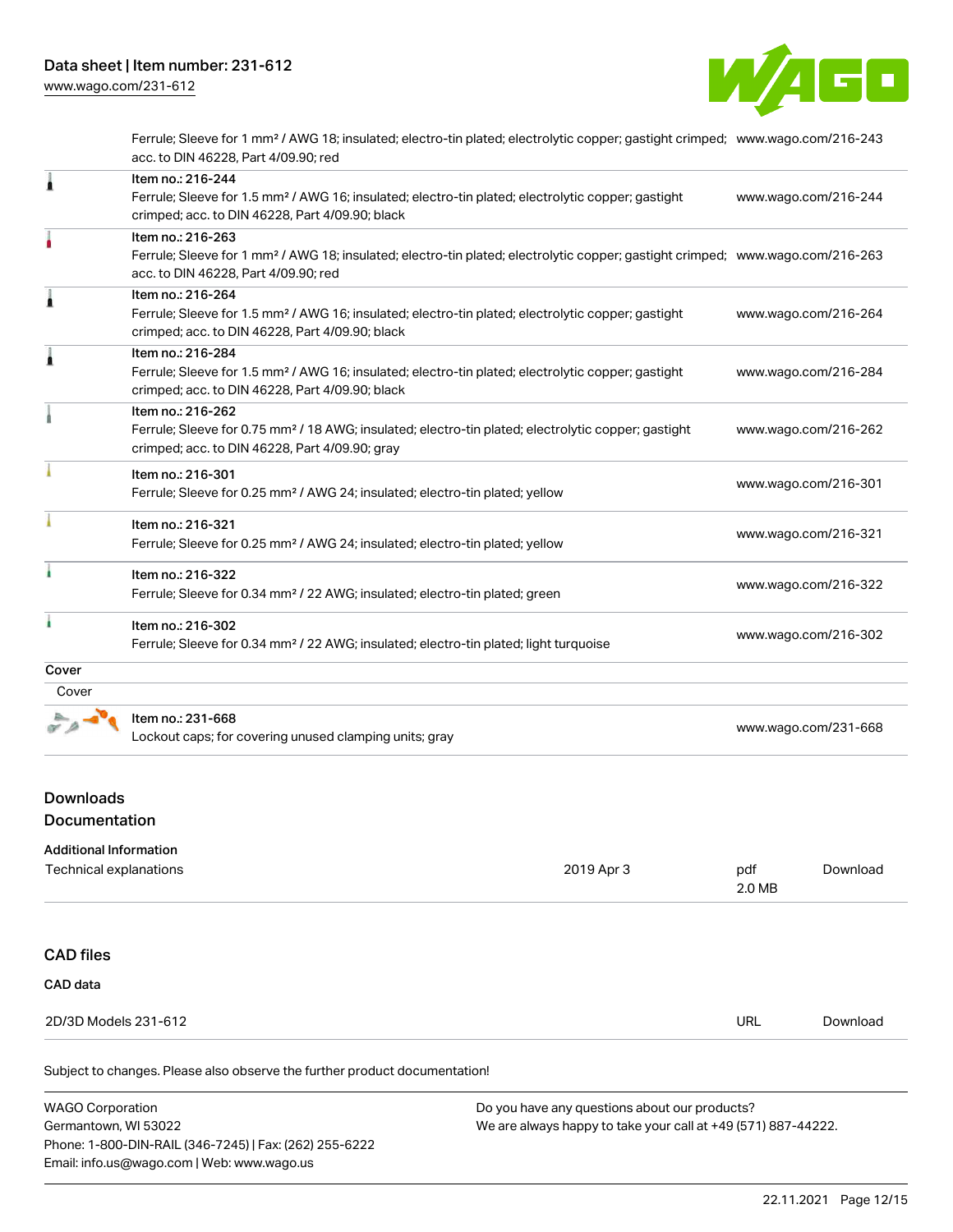

| CAE data                                                                                                                   |     |          |
|----------------------------------------------------------------------------------------------------------------------------|-----|----------|
| EPLAN Data Portal 231-612                                                                                                  | URL | Download |
| ZUKEN Portal 231-612                                                                                                       | URL | Download |
|                                                                                                                            |     |          |
| <b>Environmental Product Compliance</b>                                                                                    |     |          |
| <b>Compliance Search</b>                                                                                                   |     |          |
| Environmental Product Compliance 231-612                                                                                   | URL | Download |
| 1-conductor male connector; CAGE CLAMP®; 2.5 mm <sup>2</sup> ; Pin spacing 5 mm; 12-pole;<br>$2,50$ mm <sup>2</sup> ; gray |     |          |

#### Installation Notes



Inserting a conductor via 3.5 mm screwdriver – CAGE CLAMP® actuation parallel to conductor entry.



Inserting a conductor via 3.5 mm screwdriver – CAGE CLAMP® actuation perpendicular to conductor entry.



Inserting a conductor into CAGE CLAMP® unit via operating lever (231-291).



Inserting a conductor via operating tool.

Subject to changes. Please also observe the further product documentation!

WAGO Corporation Germantown, WI 53022 Phone: 1-800-DIN-RAIL (346-7245) | Fax: (262) 255-6222 Email: info.us@wago.com | Web: www.wago.us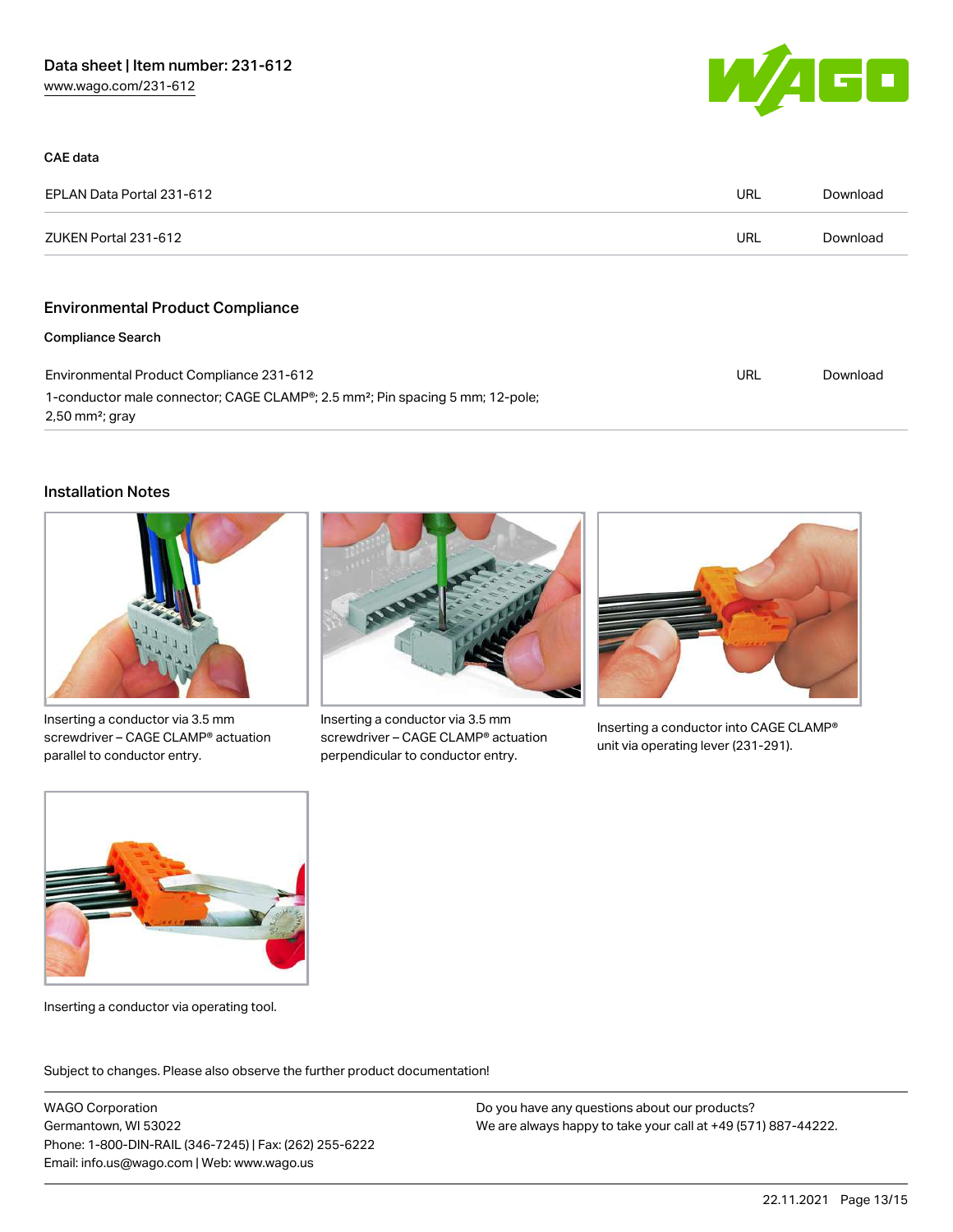[www.wago.com/231-612](http://www.wago.com/231-612)

Coding





Coding a male header – fitting coding key(s).



Testing – female connector with CAGE CLAMP®

Integrated test ports for testing perpendicular to conductor entry via 2 or 2.3 mm Ø test plug

#### Installation



Male connector with strain relief plate



Strain relief housing shown with a male connector equipped with CAGE CLAMP®

Subject to changes. Please also observe the further product documentation!

WAGO Corporation Germantown, WI 53022 Phone: 1-800-DIN-RAIL (346-7245) | Fax: (262) 255-6222 Email: info.us@wago.com | Web: www.wago.us